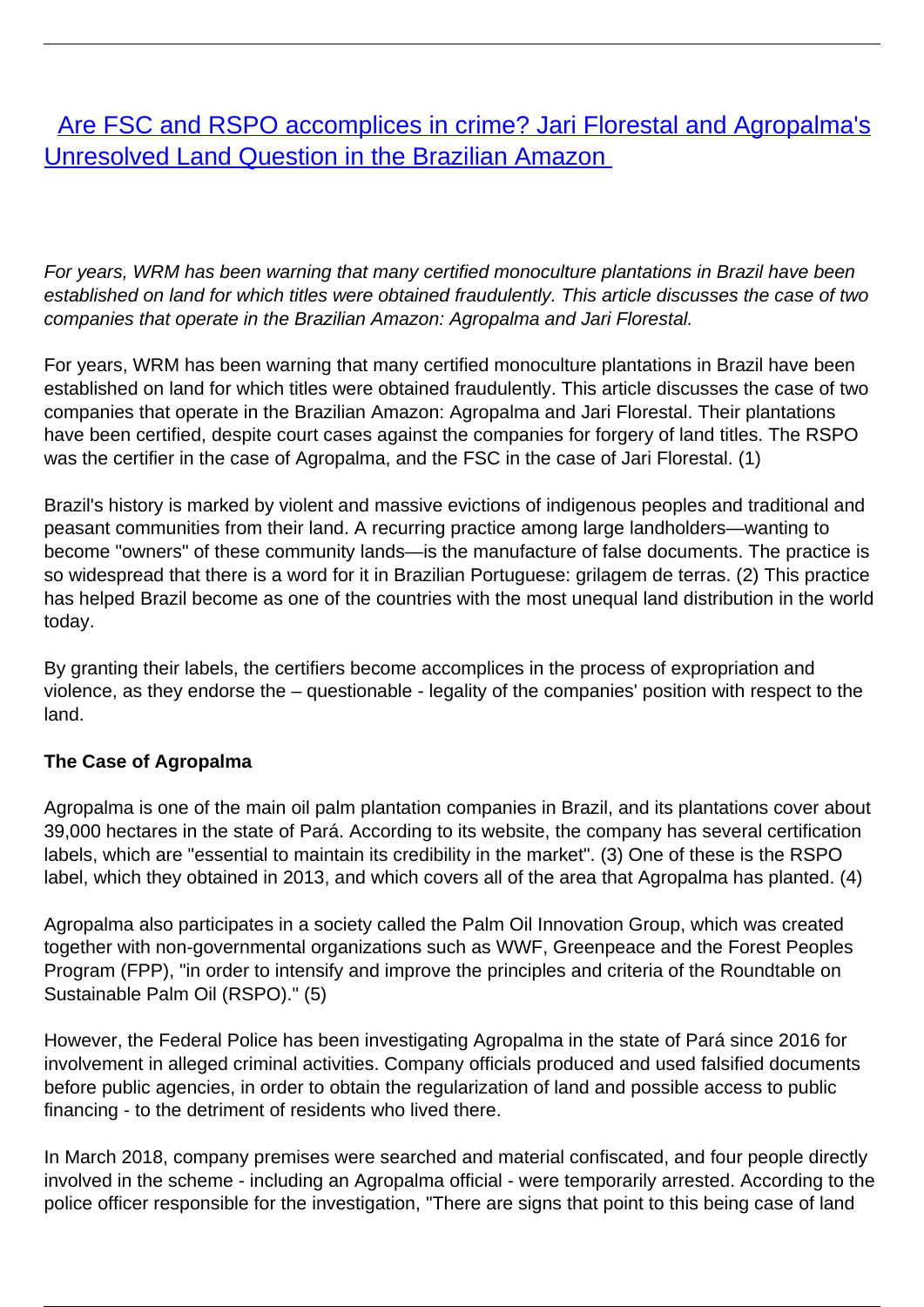appropriation through falsified documents (...). Agropalma is the true beneficiary of the criminal scheme." The officer also stated that "They went to a notary public's office in Belém [the capital of Pará State] and created a false deed -a whole false chain of ownership that ended at the company; as if the land, after many turns, had ultimately been sold to the company. They later returned to the municipality in question and requested the book of deeds that had supposedly gone missing to be reinstated." (6)

According to the investigation, a decision by the Pará Court of Justice authorizes that a lost book of deeds can be reinstated if the interested party has documented evidence to confirm the authenticity of the book of deeds. Through an artifice of false deeds, Agropalma was able to see the book of deeds restored, based on false documents, putting land in the company's name and increasing its land area. It then began the process of land regularization at public agencies.

In August 2018, Prosecution Authorities of the state of Pará filed a Public Civil Action, which required (among other measures) that the real estate records of the two farms - Roda de Fogo and Castanheira – be nullified and cancelled. Together, these two farms cover over 9,501 hectares, an area the size of almost 9,000 football fields. Agropalma acquired both farms using false records obtained at a phony notary public in the city, and these records were being processed at the Land Institute of Pará (ITERPA, by its acronym in Portuguese). (7)

## **The Case of Jari Florestal**

In 1967, US millionaire Daniel Ludwig paid three million dollars to the Brazilian military dictatorship to control no less than 1.6 million hectares of forest in the north of the country—in a region called Vale do Jari, between the states of Pará and Amapá.

His venture caused major deforestation, in order to set up plantations of an exotic tree from Indonesia called Gmelina arborea, for pulp production. With public financing from the Brazilian Development Bank (BNDES), Ludwig commissioned the construction of a pulp mill that was brought in by sea from Japan.

The venture attracted thousands of people to the region. The urban hub of Monte Dourado, in the municipality of Almeirim, in Pará, became the center of the project. After planted fungus infested the 64,000 hectares of Gmelina plantation already planted, the company turned to pine plantations, and later to eucalyptus. Due to growing criticism of the military's support for the foreign businessman, and because he was in a serious financial crisis, Ludwig sold his company in 1982 to a consortium of 23 Brazilian companies. The purchase was made with public money (8).

In 2000, the ORSA group began controlling the company, and in 2003 this group created ORSA Florestal, to focus on logging. In 2004, ORSA Florestal obtained the FSC label through the SCS certification company for forest management of 545,000 hectares. At the same time, the company obtained the FSC label for pulp plantations. (9)

In 2013 the enterprise began to be called Jari Group, while ORSA Florestal became Jari Florestal. (10) In 2014, the company's forestry management -now Jari Florestal -was re-certified for a total area of 715,665 hectares. Of these, 666,100 hectares are for logging, with an expected wood extraction of 30m3 per hectare and year, mainly for export. (11) In its 2014 report, SCS states that "the company has legal land ownership documentation for the land eligible for certification from public authorities -for the areas in both Pará State and Amapá State", in the name of the Jari Celulose company, belonging to the Jari Group.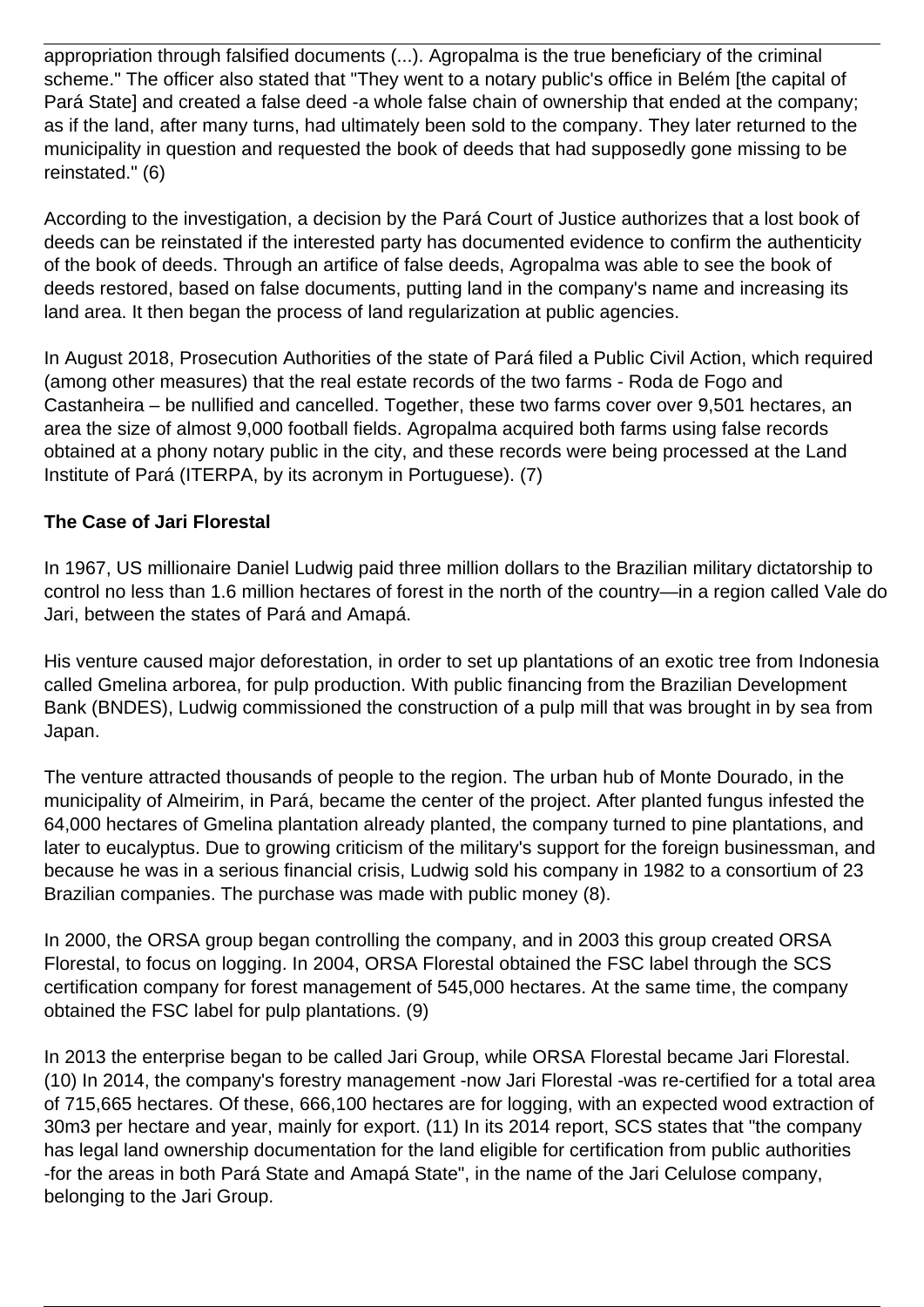SCS also states that "the legitimacy of this documentation was verified through consultations with the competent authorities." Nonetheless, SCS admits that in its first certification evaluation in 2003/2004, it had already identified the lack of regularization of land for communities that live in the Jari area. At that time, SCS requested the company draw up a regularization plan for inhabitants with ownership rights, but between 2004 and 2013 a series of problems arose that made execution of the plan difficult. Always maintaining that "the company has legal and legitimate documentation," SCS alleges that the problems were caused by purported "invaders" on company land, and that is why Jari pursued legal action against those people to restitute its property.

SCS makes Jari out to be a victim in this land title mess. When it writes that "Jari Florestal cannot be blamed, much less punished, for the past successes and mistakes of the 'Jari Project,'" SCS is suggesting that the company has no responsibility for the existing land problems. And that "if it meets FSC guidelines, it is qualified to have and maintain certification, as it has done throughout these nine years." (12)

Perhaps that is why in its report, SCS completely ignored two judicial processes that were already underway, and which contradict its assertions about the supposed legality of the documentation of the land Jari Florestal claims.

The first is a 2005 legal action that the government of the state of Pará initiated, requesting that it be declared that Jari Florestal does not own the land which it intends to legalize at the Land Institute of Pará. (13) In the action, the Pará state attorney general calls into question Jari Group's alleged property of land that in the past was Fazenda Saracura, a 2,6-million-hectare farm. According to a historical study, "the circumstances in which [the alleged owner, around 1882] obtained those areas are surrounded by accounts of electoral fraud and fraud in the notary registrars of the region, thus starting a complicated land situation which to this day is unresolved." (14) Therefore, the Pará state Court of Appeal called for the cancellation of registrations, transcripts, records, and marginal notes about the [Fazenda Saracura] property, "(...) in order to avoid the legalization of how Jari 'magically' transformed the Fazenda into property," the attorney general states in the 2005 action.

The second action was in 2011 and was processed before the Federal Justice in Pará. It was based on the Federal Public Ministry's indictment against the director of Jari Group, who allegedly engaged in criminal acts when presenting land titles to obtain authorization to extract wood of native species. Jari Group presented a forest management plan to the federal environmental organization, IBAMA, in 2001, in order to obtain authorization to start logging. The Federal Public Ministry initiated the action in 2005, based on IBAMA's suspicions of fraudulent documents. (15)

Jari Florestal's FSC certification has been suspended since 2017, but not because of the land issue. (16) The SCS made this decision based on a special audit carried out in 2015, after an IBAMA operation fined the company 6 million Brasilian Real, for irregularities in its forest management that pointed to the illegal sale of wood. Due to the company's lack of cooperation in the certifier's investigation, SCS decided to suspend the certificate. (17)

According to news published in the press at that time, the "workers' complaints and (...) violence against traditional communities" also influenced the decision. (18) In its latest report, available on the FSC website, SCS reports that the suspension is being maintained. Since the irregularities occurred outside the area certified by the FSC, SCS points out that it is up to FSC International to decide whether to keep Jari Florestal as an affiliate or not. (19) To date, Jari is still a member of the FSC.

## **Final Considerations**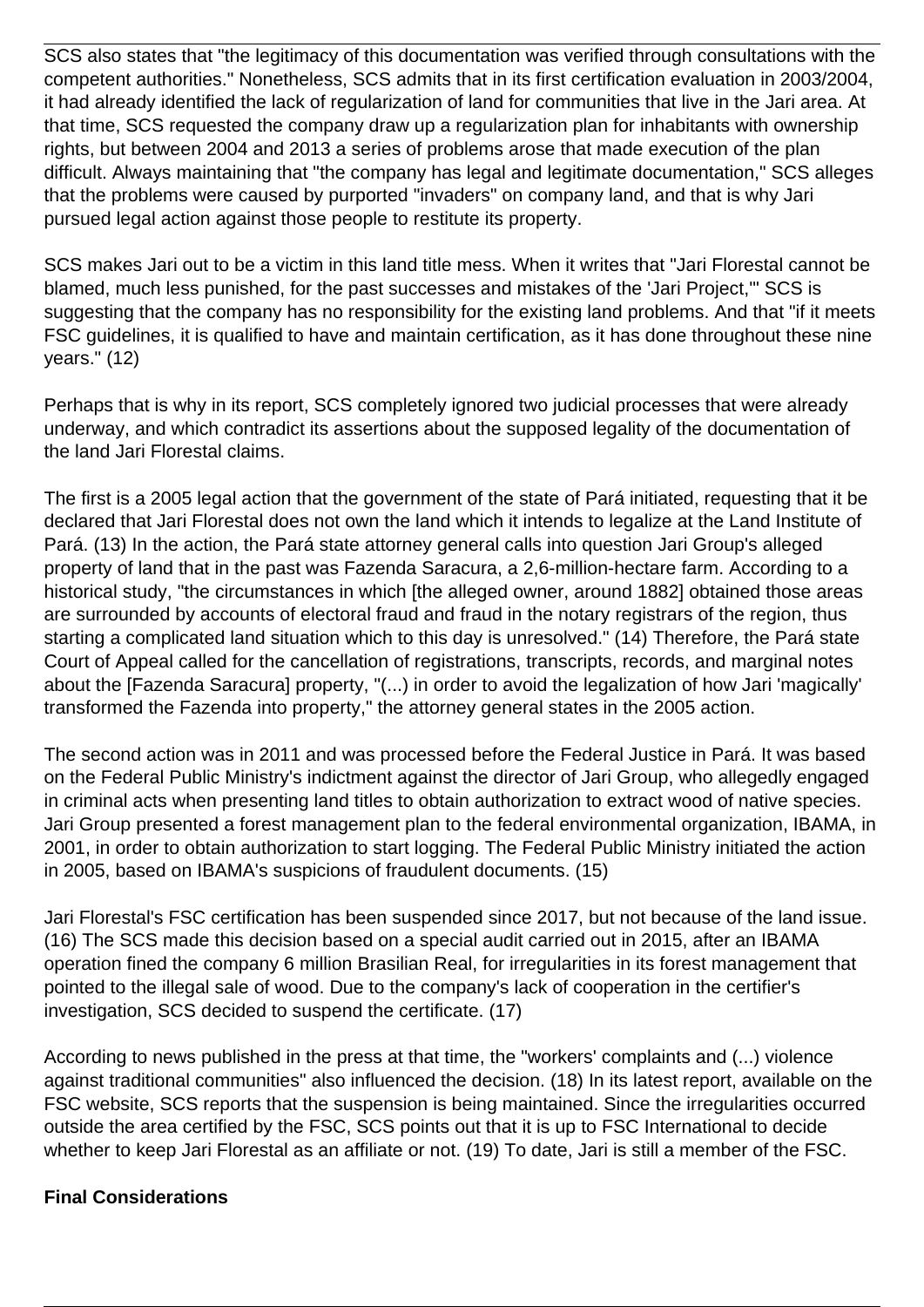A tactic that companies use to mask illegal actions is to look for mechanisms that can make their practices appear legal. The FSC and RSPO seem to fit within this approach, even more so when certifiers end up doing a big favor to the company -by accepting their land titles as legal while completely ignoring communities' evidence and the years of investigations and legal actions carried out by the competent authorities. Demonstrating its awareness of this tactic, in its legal action against Agropalma, the Public Ministry of Pará mandated that, in light of the irregularities, the company must refrain from displaying the RSPO Certificate "8-0090-08-100-00" on its advertising pieces. (20)

In the case of Jari Florestal, this company also found a strategic ally in the certification process, in this case, in the FSC. The environmental and social chaos that this enterprise causes in the region should automatically prevent it from receiving any certificate of sustainability that could give it greater economic importance and credibility in wood-consuming markets. But the enterprise not only obtained the FSC certificate, but found the certifier to be an ally in "solving" its major land problems. While the problems remained unresolved, with its certificate the company managed to sell its wood as certified in international markets, from 2004 to 2015. This was the case until the IBAMA operation triggered a suspension of the certificate. Even so, the FSC keeps Jari Florestal as an affiliate.

Virtually ignored by the FSC, and in spite of the pressure they have endured, a group of traditional communities has been fighting for years to recover their land, not as individual lots but as collective territories recognized by official bodies. Seeking collective land titles has been the main strategy that traditional communities across the country have used to fight for justice and the reparation of historical violation of their rights. Communities in Brazil use this strategy to be able to resist the headon advance of large land holdings, and to guarantee their future physical and socio-cultural survival.

Finally, it should be noted that Jari Florestal has also been involved in a REDD+ project since 2010, along with the company Biofílica, as another way to profit. REDD+ is a payment mechanism for reducing deforestation. Conveniently, the baseline for Jari Group's REDD+ project was set between 2000 and 2010, thus excluding the history of large-scale logging, not to mention the forest degradation this logging has caused over the last 15 years. Jari has already made money from the REDD+ project, by selling 200,000 carbon credits. What is striking is that, also in the sphere of the REDD+ project, community members have presented the same demand for regularization of their territory. It is not surprising that this project also led to another certification for Jari Florestal, in 2013, this time by the VCS certification system for REDD+ projects (Verified Carbon Standard). (21). According to the VCS program's database, this certification is still valid. (22)

## Winnie Overbeek WRM International Secretariat

(1) The certification systems of the FSC (Forest Stewardship Council) are for the management of forests and tree plantations; while those of the RSPO (the Roundtable on Sustainable Palm Oil) are for palm plantations. For more information, see [here.](https://wrm.org.uy/browse-by-subject/tree-plantations/certification)

(2) The practice known as 'grilagem' in Portuguese aims to transfer public lands to the private sector using falsified public documents of possession or property (TRECCANI, 2001); this action implies a group of associated crimes such as embezzlement, criminal association, bad administrative practices, and illicit enrichment. In most cases this practice is associated with acts of violence, since the lands in question are occupied by traditional peoples and communities or family farmers (SIDALC, BDAGBAMB), who are expelled by judicial order or by armed militias. (TRECCANI, Girolamo Domenico. Violência e grilagem: instrumentos de aquisição da propriedade da terra no Pará. UFPA, ITERPA, 2001; y SIDALC, BDAGBAMB. O livro branco da grilagem de terras no Brasil. P. imprenta: Brasilia, DF (Brasil). nd. 41 p.)